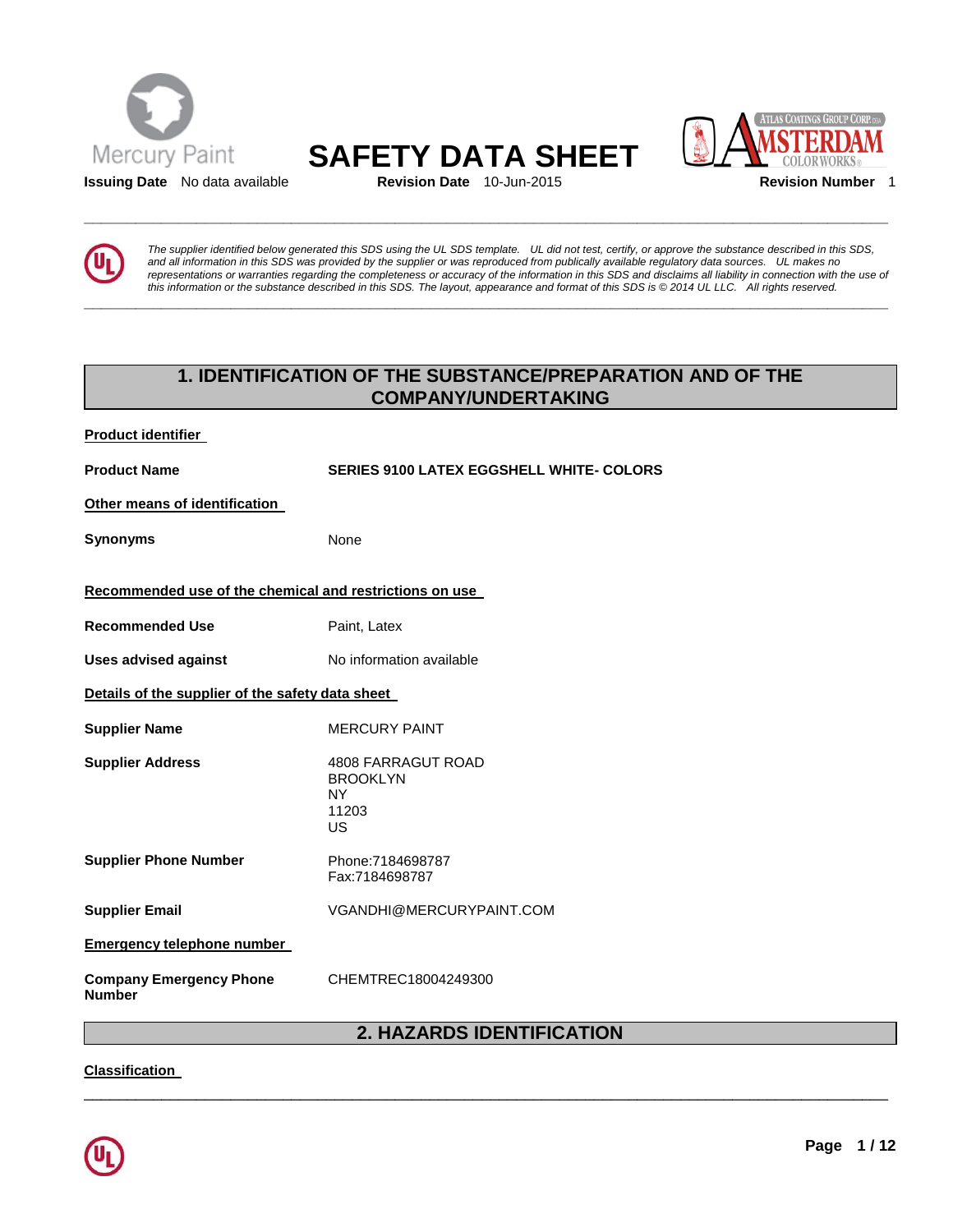This chemical is considered hazardous by the 2012 OSHA Hazard Communication Standard (29 CFR 1910.1200).

| Carcir<br>пыс                 | ---- |
|-------------------------------|------|
| Flam<br>liauids<br>.<br>паріє |      |

\_\_\_\_\_\_\_\_\_\_\_\_\_\_\_\_\_\_\_\_\_\_\_\_\_\_\_\_\_\_\_\_\_\_\_\_\_\_\_\_\_\_\_\_\_\_\_\_\_\_\_\_\_\_\_\_\_\_\_\_\_\_\_\_\_\_\_\_\_\_\_\_\_\_\_\_\_\_\_\_\_\_\_\_\_\_\_\_\_\_\_\_\_

#### **GHS Label elements, including precautionary statements**

|                                                         |                        | <b>Emergency Overview</b> |  |                        |
|---------------------------------------------------------|------------------------|---------------------------|--|------------------------|
| <b>Signal word</b>                                      |                        | Warning                   |  |                        |
| <b>Hazard Statements</b><br>Suspected of causing cancer |                        |                           |  |                        |
| Combustible liquid                                      |                        | ٠                         |  |                        |
| Appearance                                              | <b>Multiple Colors</b> | Physical state Liquid     |  | Odor No data available |

\_\_\_\_\_\_\_\_\_\_\_\_\_\_\_\_\_\_\_\_\_\_\_\_\_\_\_\_\_\_\_\_\_\_\_\_\_\_\_\_\_\_\_\_\_\_\_\_\_\_\_\_\_\_\_\_\_\_\_\_\_\_\_\_\_\_\_\_\_\_\_\_\_\_\_\_\_\_\_\_\_\_\_\_\_\_\_\_\_\_\_\_\_

#### **Precautionary Statements - Prevention**

Obtain special instructions before use Do not handle until all safety precautions have been read and understood Use personal protective equipment as required Keep away from heat/sparks/open flames/hot surfaces. - No smoking

#### **Precautionary Statements - Response**

IF exposed or concerned: Get medical advice/attention

#### **Fire**

In case of fire: Use CO2, dry chemical, or foam for extinction

#### **Precautionary Statements - Storage**

Store locked up Store in a well-ventilated place. Keep cool

#### **Precautionary Statements - Disposal**

Dispose of contents/container to an approved waste disposal plant

### **Hazards not otherwise classified (HNOC)**

Not applicable

#### **Unknown Toxicity**

12.9865% of the mixture consists of ingredient(s) of unknown toxicity

#### **Other information**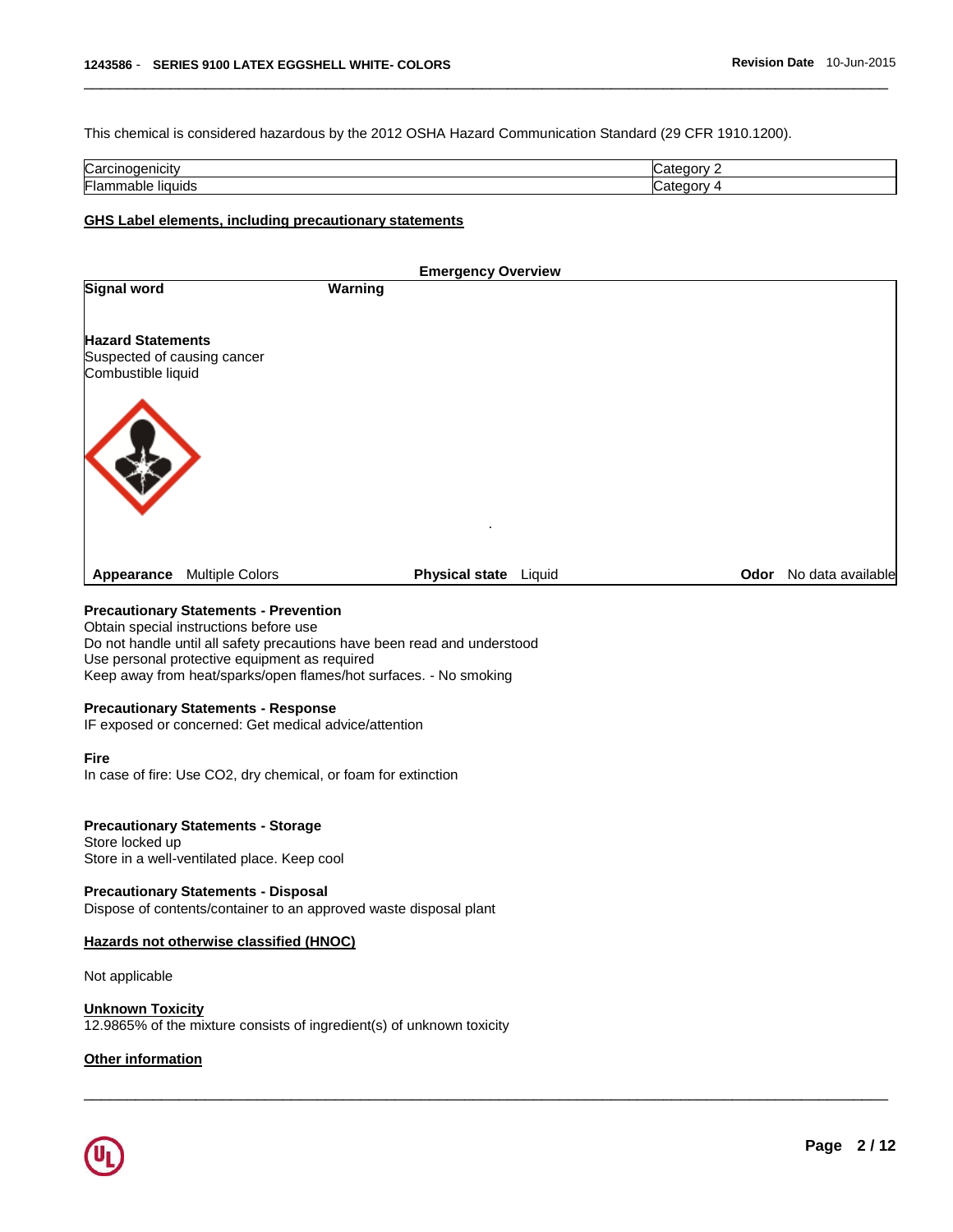#### Harmful to aquatic life with long lasting effects PROLONGED OR REPEATED CONTACT MAY DRY SKIN AND CAUSE IRRITATION

#### **Interactions with Other Chemicals**

No information available.

.

# **3. COMPOSITION/INFORMATION ON INGREDIENTS**

\_\_\_\_\_\_\_\_\_\_\_\_\_\_\_\_\_\_\_\_\_\_\_\_\_\_\_\_\_\_\_\_\_\_\_\_\_\_\_\_\_\_\_\_\_\_\_\_\_\_\_\_\_\_\_\_\_\_\_\_\_\_\_\_\_\_\_\_\_\_\_\_\_\_\_\_\_\_\_\_\_\_\_\_\_\_\_\_\_\_\_\_\_

| <b>Chemical Name</b>                            | <b>CAS No</b> | Weight-%  | <b>Trade Secret</b> |
|-------------------------------------------------|---------------|-----------|---------------------|
| Titanium dioxide                                | 13463-67-7    | $10 - 30$ |                     |
| Vinyl acetate                                   | 108-05-4      | $10 - 30$ |                     |
| Talc                                            | 14807-96-6    | $3 - 7$   |                     |
| Limestone                                       | 1317-65-3     | 1 - 5     |                     |
| Propylene Glycol                                | $57 - 55 - 6$ | $1 - 5$   |                     |
| 2,2,4-Trimethylpentane-1,3-diol monoisobutyrate | 25265-77-4    | $1 - 5$   |                     |
| Polyethylene glycol branched nonylphenyl ether  | 68412-54-4    | $0.1 - 1$ |                     |

\*The exact percentage (concentration) of composition has been withheld as a trade secret

### **4. FIRST AID MEASURES**

#### **First aid measures**

| Eye contact                        | Rinse thoroughly with plenty of water, also under the eyelids. If symptoms persist,<br>call a physician.                                                                                                                                                                                    |
|------------------------------------|---------------------------------------------------------------------------------------------------------------------------------------------------------------------------------------------------------------------------------------------------------------------------------------------|
| <b>Skin contact</b>                | Wash with soap and water.                                                                                                                                                                                                                                                                   |
| <b>Inhalation</b>                  | Remove to fresh air.                                                                                                                                                                                                                                                                        |
| <b>Ingestion</b>                   | Rinse mouth immediately and drink plenty of water. Never give anything by mouth<br>to an unconscious person.                                                                                                                                                                                |
| Self-protection of the first aider | Remove all sources of ignition. Ensure that medical personnel are aware of the<br>material(s) involved, take precautions to protect themselves and prevent spread of<br>contamination. Use personal protective equipment as required. Wear personal<br>protective clothing (see section 8). |

\_\_\_\_\_\_\_\_\_\_\_\_\_\_\_\_\_\_\_\_\_\_\_\_\_\_\_\_\_\_\_\_\_\_\_\_\_\_\_\_\_\_\_\_\_\_\_\_\_\_\_\_\_\_\_\_\_\_\_\_\_\_\_\_\_\_\_\_\_\_\_\_\_\_\_\_\_\_\_\_\_\_\_\_\_\_\_\_\_\_\_\_\_

#### **Most important symptoms and effects, both acute and delayed**

**Most Important Symptoms and**  No information available. **Effects** 

**Indication of any immediate medical attention and special treatment needed**

**Notes to Physician**  Treat symptomatically.

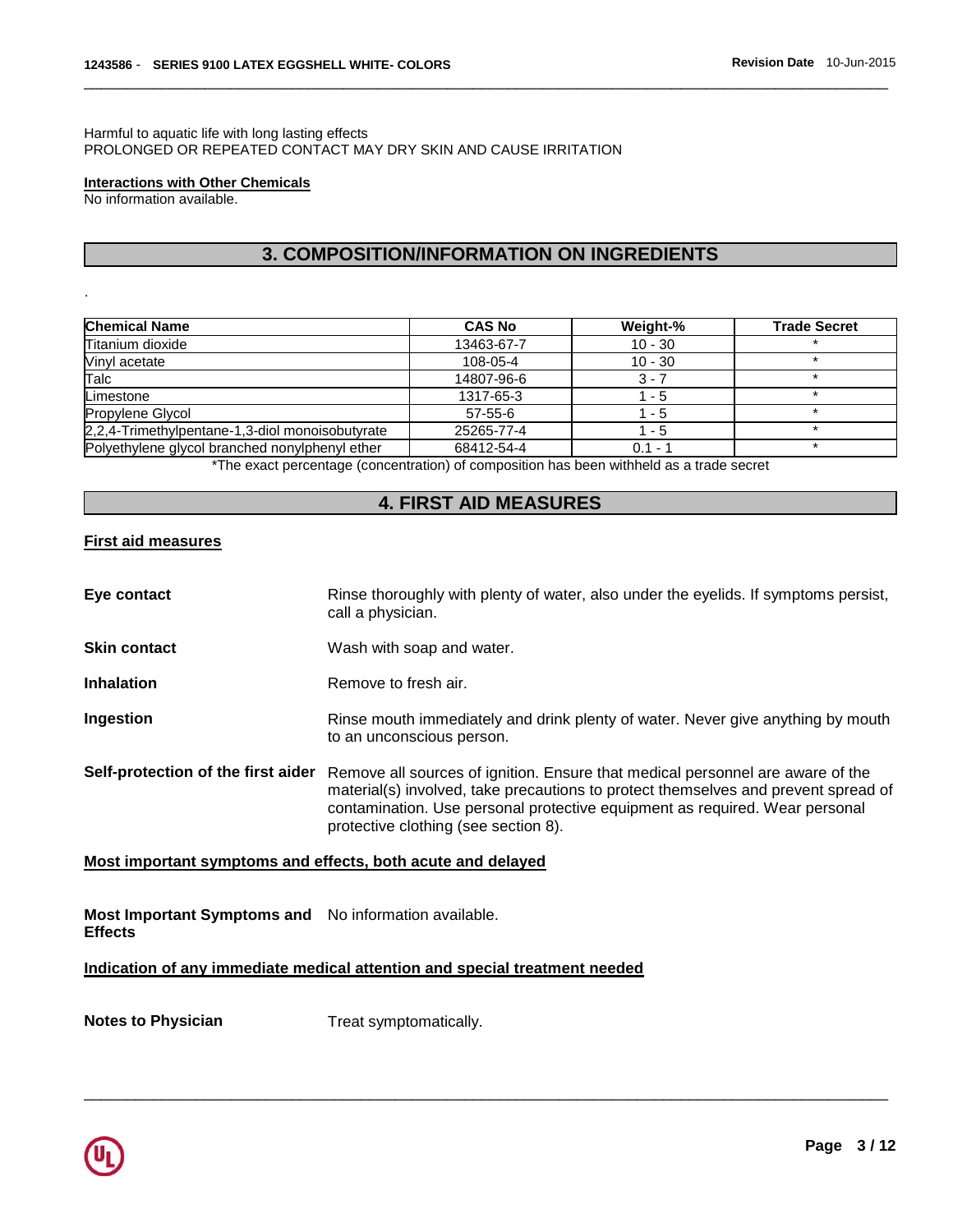# **5. FIRE-FIGHTING MEASURES**

\_\_\_\_\_\_\_\_\_\_\_\_\_\_\_\_\_\_\_\_\_\_\_\_\_\_\_\_\_\_\_\_\_\_\_\_\_\_\_\_\_\_\_\_\_\_\_\_\_\_\_\_\_\_\_\_\_\_\_\_\_\_\_\_\_\_\_\_\_\_\_\_\_\_\_\_\_\_\_\_\_\_\_\_\_\_\_\_\_\_\_\_\_

#### **Suitable Extinguishing Media**

Use extinguishing measures that are appropriate to local circumstances and the surrounding environment. Dry chemical. Carbon dioxide (CO2). Water spray. Alcohol resistant foam.

#### **Unsuitable extinguishing media**

CAUTION: Use of water spray when fighting fire may be inefficient.

#### **Specific hazards arising from the chemical**

Keep product and empty container away from heat and sources of ignition. In the event of fire, cool tanks with water spray.

**Uniform Fire Code Combustible Liquid: III-B** 

**Hazardous Combustion Products**

Carbon oxides. Carbon monoxide. Carbon dioxide (CO <sup>2</sup>).

### **Explosion Data**

**Sensitivity to Mechanical Impact No.** 

**Sensitivity to Static Discharge** Yes.

#### **Protective equipment and precautions for firefighters**

As in any fire, wear self-contained breathing apparatus pressure-demand, MSHA/NIOSH (approved or equivalent) and full protective gear.

## **6. ACCIDENTAL RELEASE MEASURES**

#### **Personal precautions, protective equipment and emergency procedures**

| <b>Personal precautions</b>                          | Avoid contact with eyes. Evacuate personnel to safe areas. Use personal protective<br>equipment as required. See section 8 for more information. Take precautionary measures<br>against static discharges. Do not touch or walk through spilled material. |
|------------------------------------------------------|-----------------------------------------------------------------------------------------------------------------------------------------------------------------------------------------------------------------------------------------------------------|
| <b>Other Information</b>                             | Refer to protective measures listed in Sections 7 and 8.                                                                                                                                                                                                  |
| <b>Environmental precautions</b>                     |                                                                                                                                                                                                                                                           |
| <b>Environmental precautions</b>                     | Refer to protective measures listed in Sections 7 and 8. Prevent further leakage or spillage<br>if safe to do so.                                                                                                                                         |
| Methods and material for containment and cleaning up |                                                                                                                                                                                                                                                           |
| <b>Methods for containment</b>                       | Prevent further leakage or spillage if safe to do so. Do not touch or walk through spilled<br>material. Dike far ahead of liquid spill for later disposal.                                                                                                |
| Methods for cleaning up                              | Pick up and transfer to properly labeled containers. Take precautionary measures against<br>static discharges. Dam up. Soak up with inert absorbent material.                                                                                             |

\_\_\_\_\_\_\_\_\_\_\_\_\_\_\_\_\_\_\_\_\_\_\_\_\_\_\_\_\_\_\_\_\_\_\_\_\_\_\_\_\_\_\_\_\_\_\_\_\_\_\_\_\_\_\_\_\_\_\_\_\_\_\_\_\_\_\_\_\_\_\_\_\_\_\_\_\_\_\_\_\_\_\_\_\_\_\_\_\_\_\_\_\_

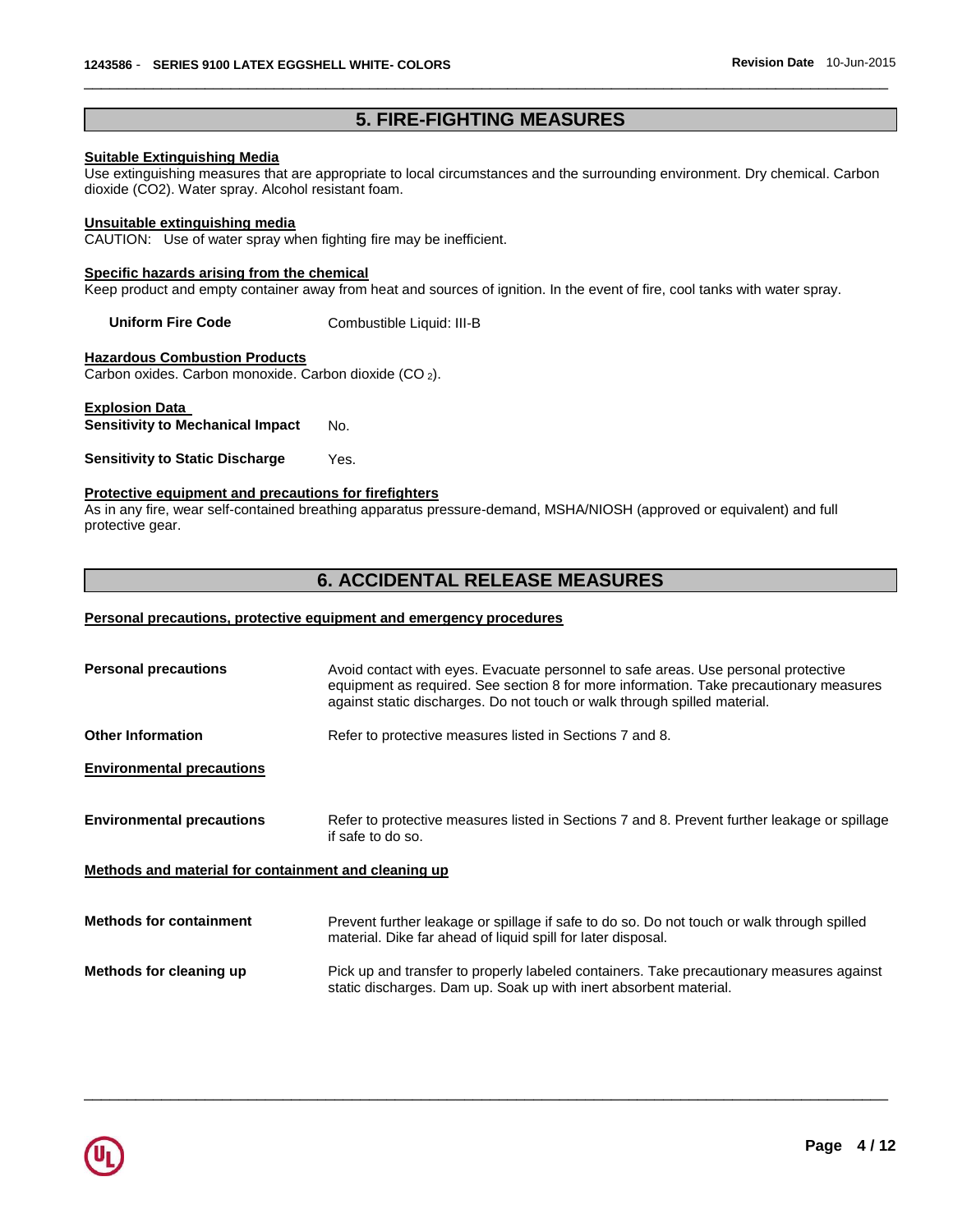# **7. HANDLING AND STORAGE**

\_\_\_\_\_\_\_\_\_\_\_\_\_\_\_\_\_\_\_\_\_\_\_\_\_\_\_\_\_\_\_\_\_\_\_\_\_\_\_\_\_\_\_\_\_\_\_\_\_\_\_\_\_\_\_\_\_\_\_\_\_\_\_\_\_\_\_\_\_\_\_\_\_\_\_\_\_\_\_\_\_\_\_\_\_\_\_\_\_\_\_\_\_

#### **Precautions for safe handling**

| <b>Handling</b>              | Do not breathe dust/fume/gas/mist/vapors/spray.                                                                                                                                                                                                                                                                                                                 |
|------------------------------|-----------------------------------------------------------------------------------------------------------------------------------------------------------------------------------------------------------------------------------------------------------------------------------------------------------------------------------------------------------------|
|                              | Conditions for safe storage, including any incompatibilities                                                                                                                                                                                                                                                                                                    |
| <b>Storage</b>               | Keep containers tightly closed in a dry, cool and well-ventilated place. Keep away from<br>heat, sparks, flame and other sources of ignition (i.e., pilot lights, electric motors and static<br>electricity). Keep in properly labeled containers. Store in accordance with the particular<br>national regulations. Store in accordance with local regulations. |
| <b>Incompatible Products</b> | Acid chlorides. Acid anhydrides. Chloroformates. Strong oxidizing agents. Strong reducing<br>agents.                                                                                                                                                                                                                                                            |

# **8. EXPOSURE CONTROLS/PERSONAL PROTECTION**

#### **Control parameters**

#### **Exposure Guidelines**

| <b>Chemical Name</b> | <b>ACGIH TLV</b>         | <b>OSHA PEL</b>                           | <b>NIOSH IDLH</b>                                 |
|----------------------|--------------------------|-------------------------------------------|---------------------------------------------------|
| Titanium dioxide     | TWA: $10 \text{ mg/m}^3$ | TWA: 15 $mq/m3$ total dust                | IDLH: $5000 \text{ mg/m}^3$                       |
| 13463-67-7           |                          | (vacated) TWA: 10 mg/m <sup>3</sup> total |                                                   |
|                      |                          | dust                                      |                                                   |
| Vinyl acetate        | STEL: 15 ppm             | (vacated) TWA: 10 ppm                     | Ceiling: 4 ppm<br>$15 \text{ min}$                |
| 108-05-4             | TWA: 10 ppm              | (vacated) TWA: 30 mg/m $3$                | Ceiling: 15 mg/m <sup>3</sup><br>$15 \text{ min}$ |
|                      |                          | (vacated) STEL: 20 ppm                    |                                                   |
|                      |                          | (vacated) STEL: 60 mg/m $3$               |                                                   |
| Talc                 | TWA: $2 \text{ mg/m}^3$  | (vacated) TWA: $2 \text{ mg/m}^3$         | IDLH: 1000 mg/m <sup>3</sup> containg no          |
| 14807-96-6           |                          |                                           | asbestos and <1% quartz                           |
|                      |                          |                                           | TWA: $2 \text{ mq/m}^3$                           |
| Limestone            |                          | TWA: $15 \text{ mg/m}^3$                  | TWA: 5 mg/m <sup>3</sup> respirable dust          |
| 1317-65-3            |                          | TWA: $5 \text{ mg/m}^3$                   | TWA: 10 $mq/m3$ total dust                        |
|                      |                          | (vacated) TWA: $15 \text{ mg/m}^3$        |                                                   |
|                      |                          | (vacated) TWA: $5 \text{ mg/m}^3$         |                                                   |

*ACGIH TLV: American Conference of Governmental Industrial Hygienists - Threshold Limit Value OSHA PEL: Occupational Safety and Health Administration - Permissible Exposure Limits Immediately Dangerous to Life or Health* 

\_\_\_\_\_\_\_\_\_\_\_\_\_\_\_\_\_\_\_\_\_\_\_\_\_\_\_\_\_\_\_\_\_\_\_\_\_\_\_\_\_\_\_\_\_\_\_\_\_\_\_\_\_\_\_\_\_\_\_\_\_\_\_\_\_\_\_\_\_\_\_\_\_\_\_\_\_\_\_\_\_\_\_\_\_\_\_\_\_\_\_\_\_

**Other Exposure Guidelines** Vacated limits revoked by the Court of Appeals decision in AFL-CIO v. OSHA, 965 F.2d 962 (11th Cir., 1992) See section 15 for national exposure control parameters

#### **Appropriate engineering controls**

# **Engineering Measures** Showers

Eyewash stations Ventilation systems

#### **Individual protection measures, such as personal protective equipment**

| Skin and body protection | Wear protective gloves and protective clothing. |
|--------------------------|-------------------------------------------------|
|--------------------------|-------------------------------------------------|

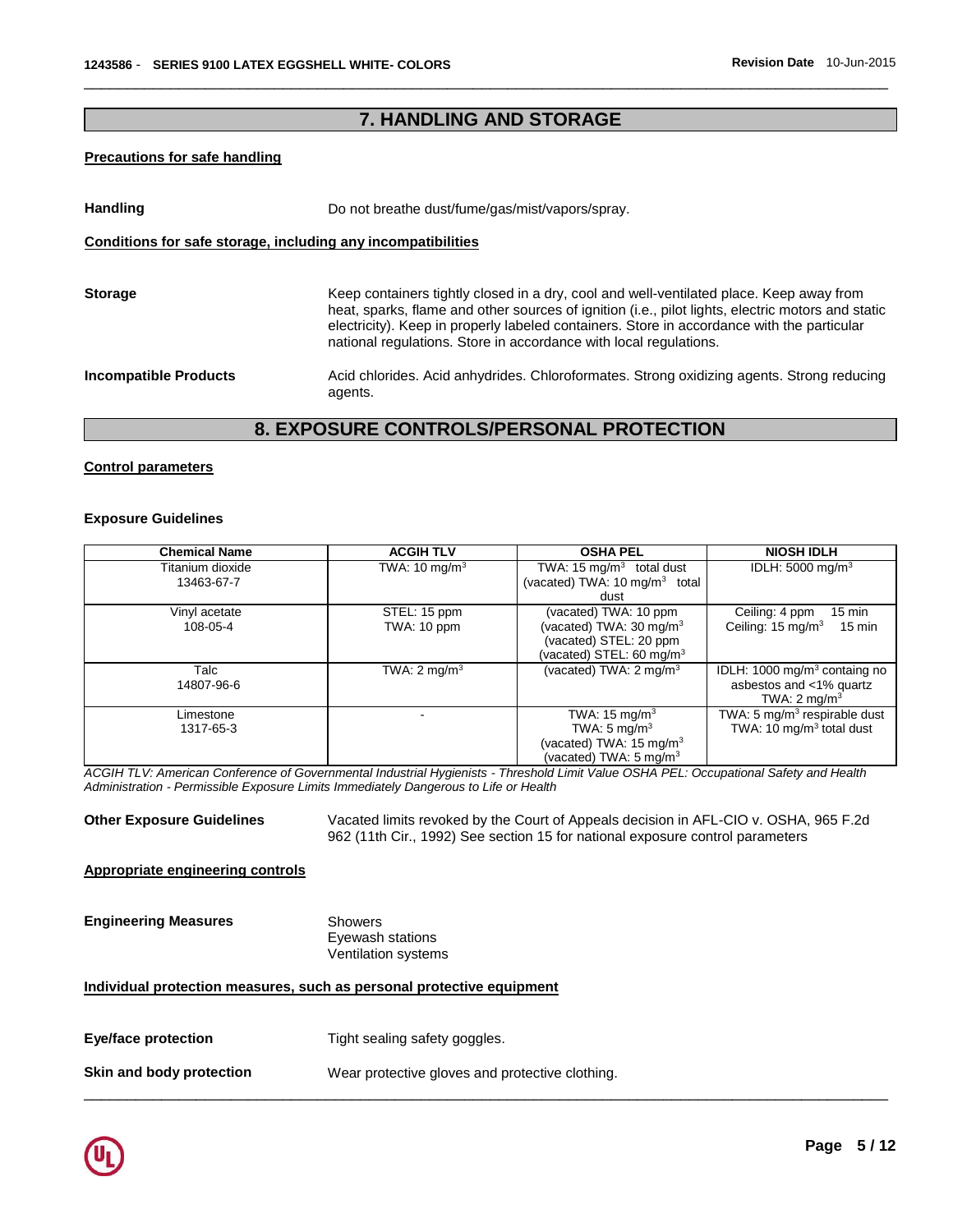**Respiratory protection** No protective equipment is needed under normal use conditions. If exposure limits are exceeded or irritation is experienced, ventilation and evacuation may be required. **Hygiene Measures** Handle in accordance with good industrial hygiene and safety practice. Do not eat, drink or smoke when using this product. Wash hands before breaks and immediately after handling the product. Contaminated work clothing should not be allowed out of the workplace. Regular cleaning of equipment, work area and clothing is recommended.

\_\_\_\_\_\_\_\_\_\_\_\_\_\_\_\_\_\_\_\_\_\_\_\_\_\_\_\_\_\_\_\_\_\_\_\_\_\_\_\_\_\_\_\_\_\_\_\_\_\_\_\_\_\_\_\_\_\_\_\_\_\_\_\_\_\_\_\_\_\_\_\_\_\_\_\_\_\_\_\_\_\_\_\_\_\_\_\_\_\_\_\_\_

# **9. PHYSICAL AND CHEMICAL PROPERTIES**

#### **Physical and Chemical Properties**

| <b>Physical state</b>                                   | Liquid                   |                       |                          |
|---------------------------------------------------------|--------------------------|-----------------------|--------------------------|
| Appearance                                              | White & Multiple Colors  | Odor                  | No data available        |
| Color                                                   | No information available | <b>Odor Threshold</b> | No information available |
| <b>Property</b>                                         | Values                   | Remarks Method        |                          |
| рH                                                      | 8                        | None known            |                          |
| Melting / freezing point                                | No data available        | None known            |                          |
| Boiling point / boiling range                           | $>37.78$ C ( $>100$ F)   | None known            |                          |
| <b>Flash Point</b>                                      | >93 C / >200 F           | None known            |                          |
| <b>Evaporation Rate</b>                                 | No data available        | None known            |                          |
| Flammability (solid, gas)                               | No data available        | None known            |                          |
| <b>Flammability Limit in Air</b>                        |                          |                       |                          |
| <b>Upper flammability limit</b>                         | No data available        |                       |                          |
| Lower flammability limit                                | No data available        |                       |                          |
| Vapor pressure                                          | No data available        | None known            |                          |
| Vapor density                                           | No data available        | None known            |                          |
| <b>Specific Gravity</b>                                 | 1.364                    | None known            |                          |
| <b>Water Solubility</b>                                 | Soluble in water         | None known            |                          |
| Solubility in other solvents                            | No data available        | None known            |                          |
| Partition coefficient: n-octanol/waterNo data available |                          | None known            |                          |
| <b>Autoignition temperature</b>                         | No data available        | None known            |                          |
| <b>Decomposition temperature</b>                        | No data available        | None known            |                          |
| Kinematic viscosity                                     | No data available        | None known            |                          |
| <b>Dynamic viscosity</b>                                | No data available        | None known            |                          |
| <b>Explosive properties</b>                             | No data available        |                       |                          |
| <b>Oxidizing properties</b>                             | No data available        |                       |                          |
| Athar Infarmation                                       |                          |                       |                          |

\_\_\_\_\_\_\_\_\_\_\_\_\_\_\_\_\_\_\_\_\_\_\_\_\_\_\_\_\_\_\_\_\_\_\_\_\_\_\_\_\_\_\_\_\_\_\_\_\_\_\_\_\_\_\_\_\_\_\_\_\_\_\_\_\_\_\_\_\_\_\_\_\_\_\_\_\_\_\_\_\_\_\_\_\_\_\_\_\_\_\_\_\_

#### **Other Information**

**Softening Point No data available**<br>**VOC Content (%)** 60.98% (V/V), 44. **Particle Size Distribution** 

**VOC Content (%) 60.98% (V/V), 44.68% (V/w)**<br>**Particle Size 18.68% (M) No data available Particle Size** No data available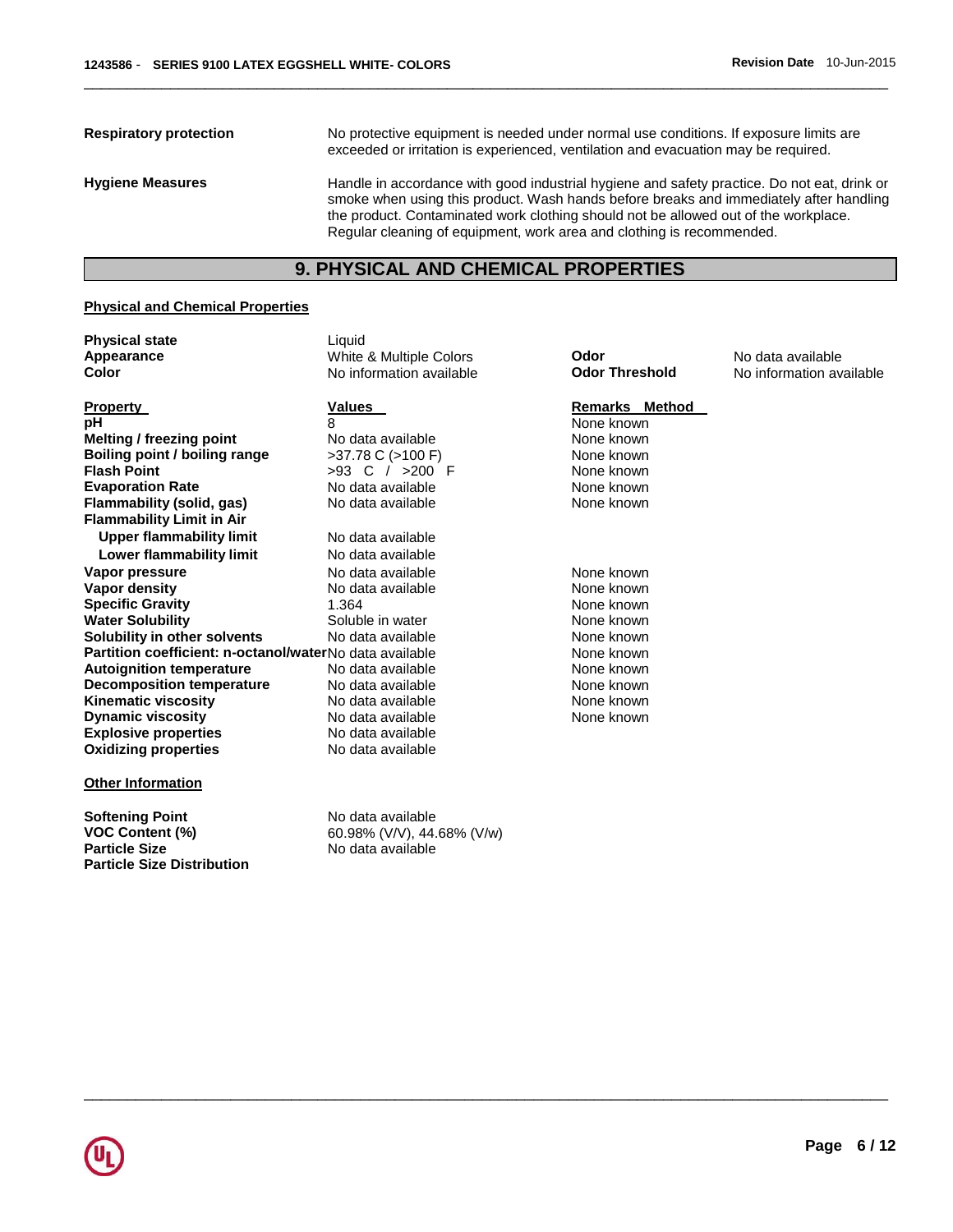# **10. STABILITY AND REACTIVITY**

\_\_\_\_\_\_\_\_\_\_\_\_\_\_\_\_\_\_\_\_\_\_\_\_\_\_\_\_\_\_\_\_\_\_\_\_\_\_\_\_\_\_\_\_\_\_\_\_\_\_\_\_\_\_\_\_\_\_\_\_\_\_\_\_\_\_\_\_\_\_\_\_\_\_\_\_\_\_\_\_\_\_\_\_\_\_\_\_\_\_\_\_\_

#### **Reactivity**

No data available.

**Chemical stability** Stable under recommended storage conditions. **Possibility of Hazardous Reactions** None under normal processing. **Hazardous Polymerization** Hazardous polymerization does not occur.

**Conditions to avoid** Heat, flames and sparks. **Incompatible materials** Acid chlorides. Acid anhydrides. Chloroformates. Strong oxidizing agents. Strong reducing agents. **Hazardous Decomposition Products** Carbon oxides. Carbon monoxide. Carbon dioxide (CO2).

# **11. TOXICOLOGICAL INFORMATION**

#### **Information on likely routes of exposure**

#### **Product Information** .

| <b>Inhalation</b>   | Specific test data for the substance or mixture is not available. |
|---------------------|-------------------------------------------------------------------|
| Eye contact         | Specific test data for the substance or mixture is not available. |
| <b>Skin contact</b> | Specific test data for the substance or mixture is not available. |
| Ingestion           | Specific test data for the substance or mixture is not available. |

#### **Component Information**

| <b>Chemical Name</b>                                             | Oral LD50                | <b>Dermal LD50</b>          | <b>Inhalation LC50</b>                                               |
|------------------------------------------------------------------|--------------------------|-----------------------------|----------------------------------------------------------------------|
| Titanium dioxide<br>13463-67-7                                   | (Rat)<br>> 10000 mg/kg   |                             |                                                                      |
| Vinyl acetate<br>108-05-4                                        | = 2920 mg/kg<br>(Rat)    | (Rabbit)<br>$= 2320$ mg/kg  | (Rat) 4 h = 11.4<br>$= 11400$ mg/m <sup>3</sup><br>Rat ) 4 h<br>mg/L |
| Propylene Glycol<br>$57-55-6$                                    | (Rat)<br>$= 20000$ mg/kg | (Rabbit)<br>$= 20800$ mg/kg |                                                                      |
| 2,2,4-Trimethylpentane-1,3-diol<br>monoisobutyrate<br>25265-77-4 | (Rat)<br>= 3200 mg/kg    | (Rat)<br>> 15200 mg/kg      |                                                                      |
| Polyethylene glycol branched<br>nonylphenyl ether<br>68412-54-4  |                          | (Rabbit)<br>= 1780 µL/kg    |                                                                      |

\_\_\_\_\_\_\_\_\_\_\_\_\_\_\_\_\_\_\_\_\_\_\_\_\_\_\_\_\_\_\_\_\_\_\_\_\_\_\_\_\_\_\_\_\_\_\_\_\_\_\_\_\_\_\_\_\_\_\_\_\_\_\_\_\_\_\_\_\_\_\_\_\_\_\_\_\_\_\_\_\_\_\_\_\_\_\_\_\_\_\_\_\_

#### **Information on toxicological effects**

**Symptoms** No information available.

#### **Delayed and immediate effects as well as chronic effects from short and long-term exposure**

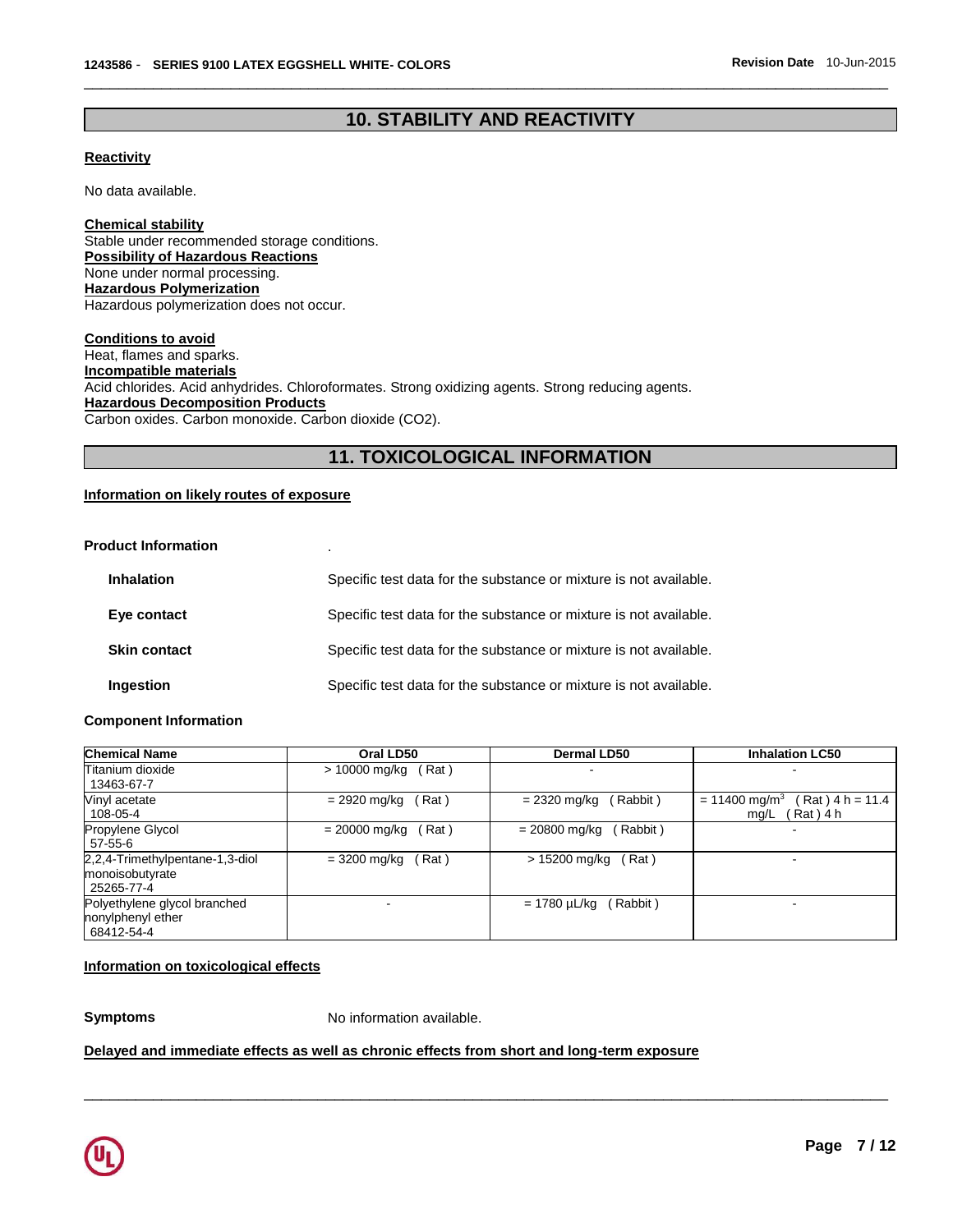**Sensitization No information available.** 

#### **Mutagenic Effects** No information available.

**Carcinogenicity** The table below indicates whether each agency has listed any ingredient as a carcinogen.

| <b>Chemical Name</b>           | <b>ACGIH</b> | <b>IARC</b> | <b>NTP</b> | <b>OSHA</b> |
|--------------------------------|--------------|-------------|------------|-------------|
| Titanium dioxide<br>13463-67-7 |              | Group 2B    |            |             |
| Vinyl acetate<br>108-05-4      | A3           | Group 2B    |            |             |
| Talc<br>14807-96-6             |              | Group 3     |            |             |

\_\_\_\_\_\_\_\_\_\_\_\_\_\_\_\_\_\_\_\_\_\_\_\_\_\_\_\_\_\_\_\_\_\_\_\_\_\_\_\_\_\_\_\_\_\_\_\_\_\_\_\_\_\_\_\_\_\_\_\_\_\_\_\_\_\_\_\_\_\_\_\_\_\_\_\_\_\_\_\_\_\_\_\_\_\_\_\_\_\_\_\_\_

\_\_\_\_\_\_\_\_\_\_\_\_\_\_\_\_\_\_\_\_\_\_\_\_\_\_\_\_\_\_\_\_\_\_\_\_\_\_\_\_\_\_\_\_\_\_\_\_\_\_\_\_\_\_\_\_\_\_\_\_\_\_\_\_\_\_\_\_\_\_\_\_\_\_\_\_\_\_\_\_\_\_\_\_\_\_\_\_\_\_\_\_\_

*ACGIH (American Conference of Governmental Industrial Hygienists) A2 - Suspected Human Carcinogen A3 - Animal Carcinogen IARC (International Agency for Research on Cancer) Group 1 - Carcinogenic to Humans Group 2B - Possibly Carcinogenic to Humans Group 3 - Not Classifiable as to Carcinogenicity in Humans OSHA (Occupational Safety and Health Administration of the US Department of Labor) X - Present*  **Reproductive toxicity No information available. STOT - single exposure** No information available. **STOT - repeated exposure** No information available. **Chronic Toxicity** No known effect based on information supplied. Contains a known or suspected carcinogen. Titanium dioxide has been classified by the International Agency for Research on Cancer (IARC) as possibly carcinogenic to humans (Group 2B) by inhalation. **Target Organ Effects** Respiratory system. Eyes. Skin. Gastrointestinal tract (GI). Central Vascular System (CVS).

#### **Aspiration Hazard Molec Example 2018** No information available.

#### **Numerical measures of toxicity Product Information**

#### **The following values are calculated based on chapter 3.1 of the GHS document**

Lungs.

**ATEmix (oral)** 9,594.00 mg/kg **ATEmix (dermal)** 10,628.00 mg/kg (ATE) **ATEmix (inhalation-gas)** 20,894.00 ppm (4 hr) **ATEmix (inhalation-dust/mist)** 6.97 mg/l **ATEmix (inhalation-vapor)** 51.07 ATEmix

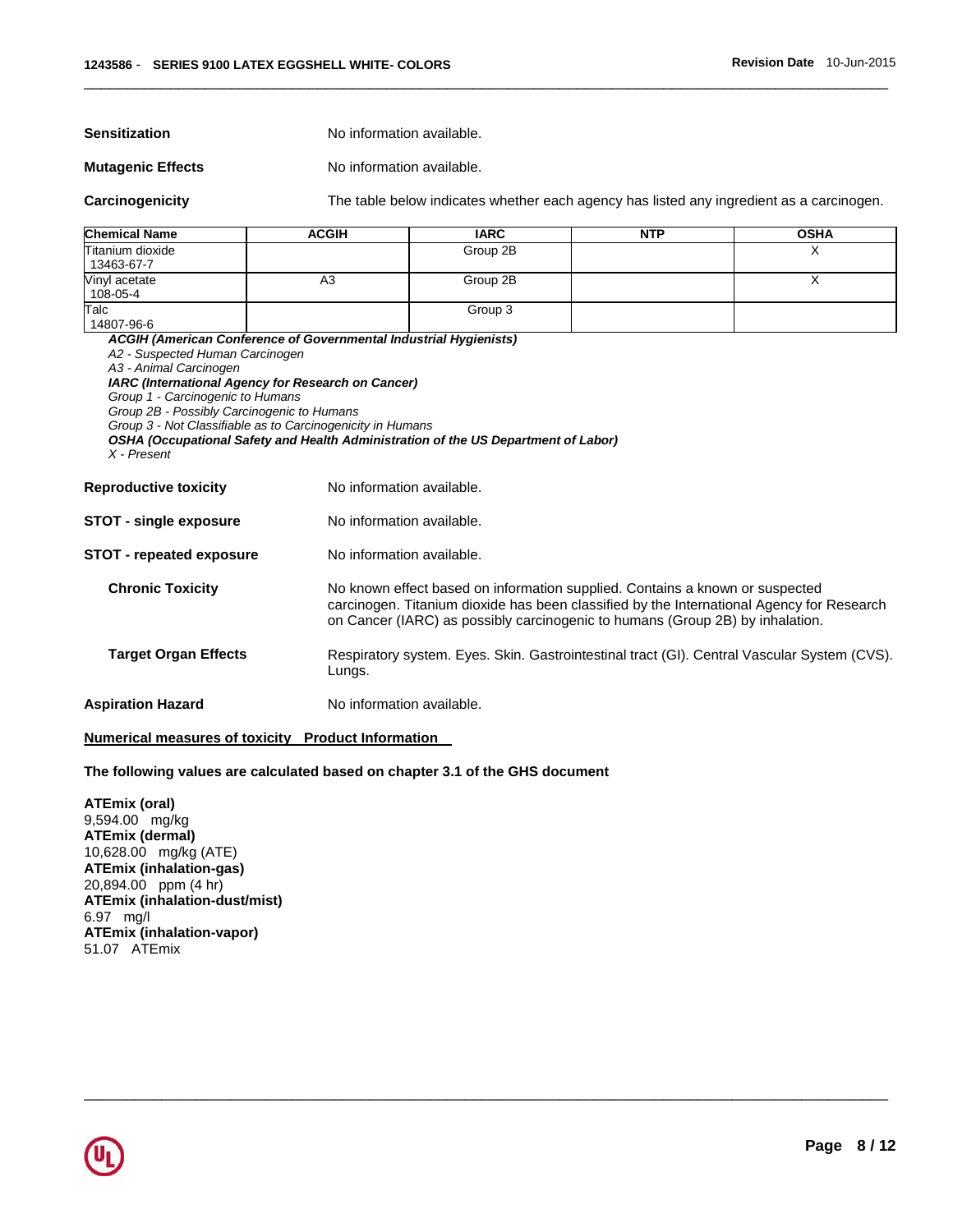# **12. ECOLOGICAL INFORMATION**

\_\_\_\_\_\_\_\_\_\_\_\_\_\_\_\_\_\_\_\_\_\_\_\_\_\_\_\_\_\_\_\_\_\_\_\_\_\_\_\_\_\_\_\_\_\_\_\_\_\_\_\_\_\_\_\_\_\_\_\_\_\_\_\_\_\_\_\_\_\_\_\_\_\_\_\_\_\_\_\_\_\_\_\_\_\_\_\_\_\_\_\_\_

#### **Ecotoxicity**

Harmful to aquatic life with long lasting effects.

| <b>Chemical Name</b>         | <b>Toxicity to Algae</b> | <b>Toxicity to Fish</b>   | <b>Toxicity to</b><br><b>Microorganisms</b> | Daphnia Magna (Water<br>Flea) |
|------------------------------|--------------------------|---------------------------|---------------------------------------------|-------------------------------|
| Vinyl acetate                |                          | 96h LC50: $= 14$ mg/L     | $EC50 = 2080$ mg/L 5 min                    | 24h EC50: = 52 mg/L           |
| 108-05-4                     |                          | (Pimephales promelas) 96h |                                             |                               |
|                              |                          | LC50: 15.04 - 21.54 mg/L  |                                             |                               |
|                              |                          | (Lepomis macrochirus) 96h |                                             |                               |
|                              |                          | LC50: 26.1 - 36.63 mg/L   |                                             |                               |
|                              |                          | (Poecilia reticulata)     |                                             |                               |
| Talc                         |                          | 96h LC50: $> 100$ g/L     |                                             |                               |
| 14807-96-6                   |                          | (Brachydanio rerio)       |                                             |                               |
| Propylene Glycol             | 96h EC50: = 19000 mg/L   | 96h LC50: = 51600 mg/L    |                                             | 24h EC50: > 10000 mg/L        |
| $57 - 55 - 6$                | (Pseudokirchneriella     | (Oncorhynchus mykiss) 96h |                                             | 48h EC50: > 1000 mg/L         |
|                              | subcapitata)             | $LC50: 41 - 47$ mL/L      |                                             |                               |
|                              |                          | (Oncorhynchus mykiss) 96h |                                             |                               |
|                              |                          | $LC50: = 51400$ mg/L      |                                             |                               |
|                              |                          | (Pimephales promelas) 96h |                                             |                               |
|                              |                          | $LC50: = 710$ mg/L        |                                             |                               |
|                              |                          | (Pimephales promelas)     |                                             |                               |
| 2,2,4-Trimethylpentane-1,3-d | 72h EC50: = 18.4 mg/L    | 96h LC50: $=$ 30 mg/L     |                                             | 96h LC50: > 95 mg/L           |
| iol monoisobutyrate          | (Pseudokirchneriella     | (Pimephales promelas)     |                                             |                               |
| 25265-77-4                   | subcapitata)             |                           |                                             |                               |

#### **Persistence and Degradability**

No information available.

#### **Bioaccumulation**

| <b>Chemical Name</b>                                          | Log Pow |
|---------------------------------------------------------------|---------|
| Vinyl acetate<br>108-05-4                                     | 0.73    |
| 2,2,4-Trimethylpentane-1,3-diol monoisobutyrate<br>25265-77-4 | 3.47    |

\_\_\_\_\_\_\_\_\_\_\_\_\_\_\_\_\_\_\_\_\_\_\_\_\_\_\_\_\_\_\_\_\_\_\_\_\_\_\_\_\_\_\_\_\_\_\_\_\_\_\_\_\_\_\_\_\_\_\_\_\_\_\_\_\_\_\_\_\_\_\_\_\_\_\_\_\_\_\_\_\_\_\_\_\_\_\_\_\_\_\_\_\_

### **Other adverse effects**

No information available.

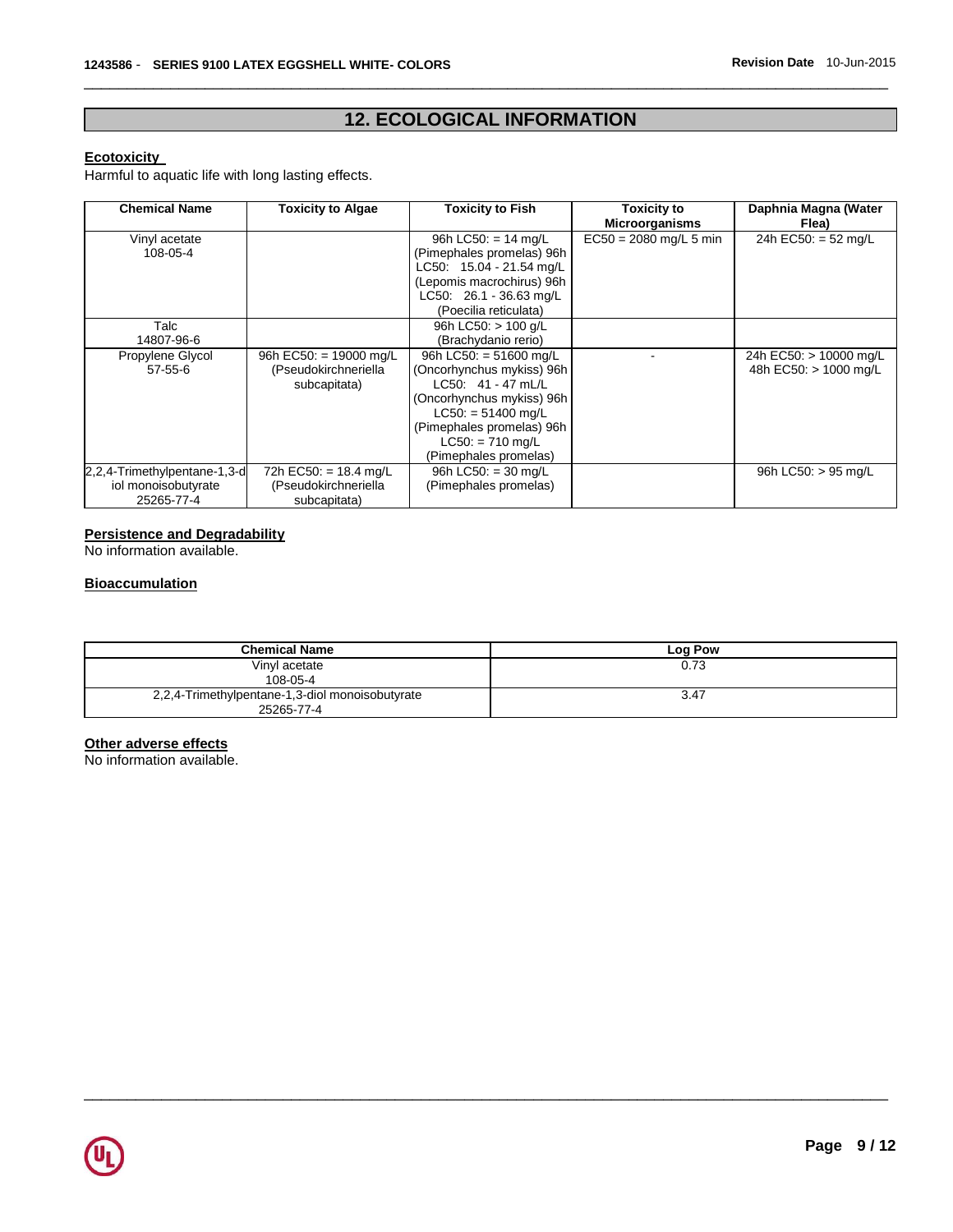# **13. DISPOSAL CONSIDERATIONS**

\_\_\_\_\_\_\_\_\_\_\_\_\_\_\_\_\_\_\_\_\_\_\_\_\_\_\_\_\_\_\_\_\_\_\_\_\_\_\_\_\_\_\_\_\_\_\_\_\_\_\_\_\_\_\_\_\_\_\_\_\_\_\_\_\_\_\_\_\_\_\_\_\_\_\_\_\_\_\_\_\_\_\_\_\_\_\_\_\_\_\_\_\_

#### **Waste treatment methods**

| <b>Disposal methods</b>       | This material, as supplied, is not a hazardous waste according to Federal regulations (40<br>CFR 261). This material could become a hazardous waste if it is mixed with or otherwise<br>comes in contact with a hazardous waste, if chemical additions are made to this material, or<br>if the material is processed or otherwise altered. Consult 40 CFR 261 to determine whether<br>the altered material is a hazardous waste. Consult the appropriate state, regional, or local<br>regulations for additional requirements. |
|-------------------------------|--------------------------------------------------------------------------------------------------------------------------------------------------------------------------------------------------------------------------------------------------------------------------------------------------------------------------------------------------------------------------------------------------------------------------------------------------------------------------------------------------------------------------------|
| <b>Contaminated Packaging</b> | Dispose of contents/containers in accordance with local regulations.                                                                                                                                                                                                                                                                                                                                                                                                                                                           |

#### **California Hazardous Waste Codes** 331

This product contains one or more substances that are listed with the State of California as a hazardous waste.

| <b>California Hazardous Waste</b> |
|-----------------------------------|
| Toxic<br>lanitable                |
|                                   |

# **14. TRANSPORT INFORMATION**

| DOT<br><b>Proper Shipping Name</b><br><b>Hazard Class</b>  | <b>NOT REGULATED</b><br><b>NON REGULATED</b><br>N/A |
|------------------------------------------------------------|-----------------------------------------------------|
| <u>TDG </u>                                                | Not regulated                                       |
| MEX                                                        | Not regulated                                       |
| ICAO                                                       | Not regulated                                       |
| IATA<br><b>Proper Shipping Name</b><br><b>Hazard Class</b> | Not regulated<br><b>NON REGULATED</b><br>N/A        |
| <b>IMDG/IMO</b><br><b>Hazard Class</b>                     | Not regulated<br>N/A                                |
| RID                                                        | Not regulated                                       |
| ADR.                                                       | Not regulated                                       |
| ADN                                                        | Not regulated                                       |

# **15. REGULATORY INFORMATION**

#### **International Inventories**

# TSCA Complies<br>DSL Mill Component DSL

All components are listed either on the DSL or NDSL.

\_\_\_\_\_\_\_\_\_\_\_\_\_\_\_\_\_\_\_\_\_\_\_\_\_\_\_\_\_\_\_\_\_\_\_\_\_\_\_\_\_\_\_\_\_\_\_\_\_\_\_\_\_\_\_\_\_\_\_\_\_\_\_\_\_\_\_\_\_\_\_\_\_\_\_\_\_\_\_\_\_\_\_\_\_\_\_\_\_\_\_\_\_

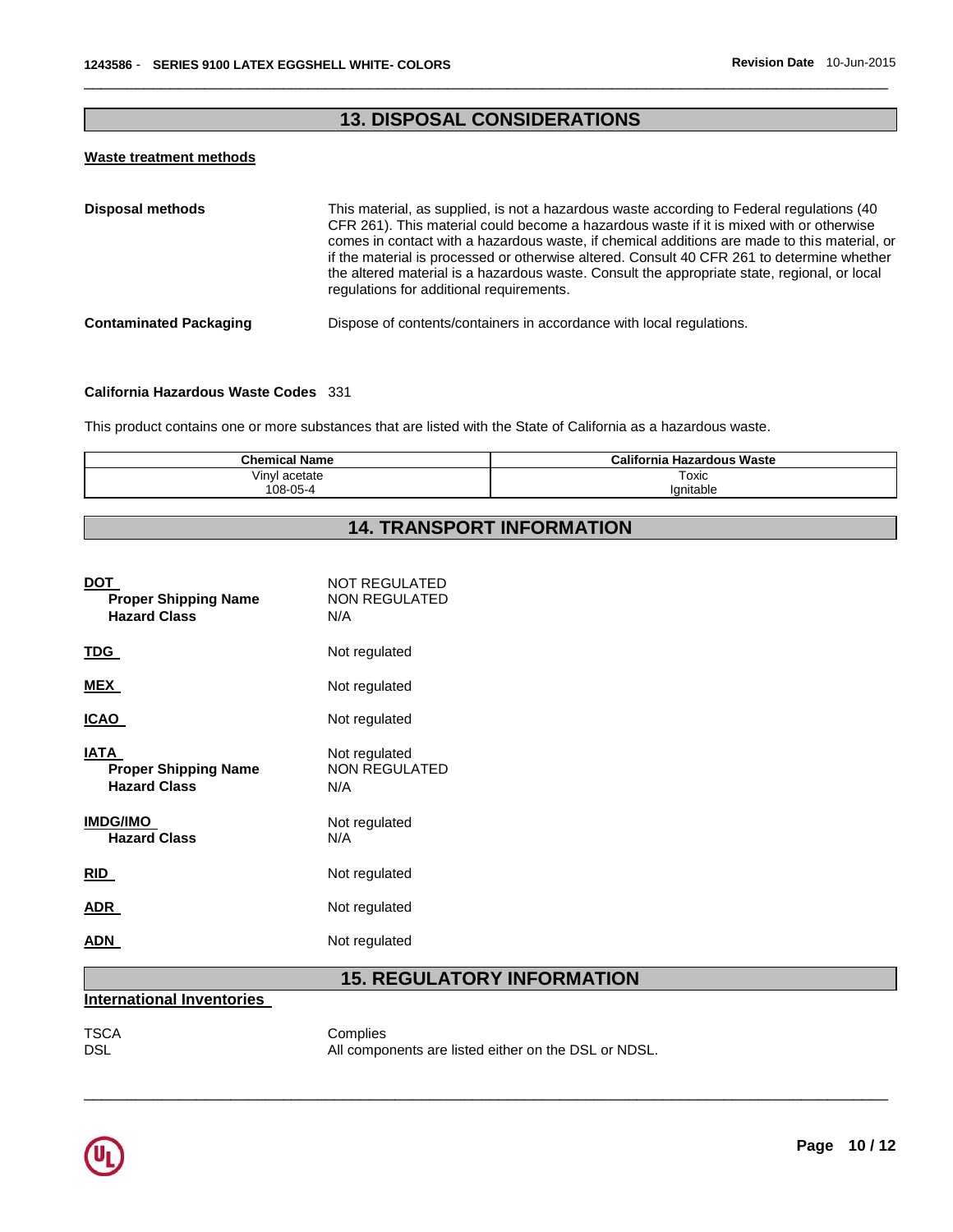**TSCA** - United States Toxic Substances Control Act Section 8(b) Inventory **DSL/NDSL** - Canadian Domestic Substances List/Non-Domestic Substances List

#### **US Federal Regulations**

#### **SARA 313**

Section 313 of Title III of the Superfund Amendments and Reauthorization Act of 1986 (SARA). This product contains a chemical or chemicals which are subject to the reporting requirements of the Act and Title 40 of the Code of Federal Regulations, Part 372

\_\_\_\_\_\_\_\_\_\_\_\_\_\_\_\_\_\_\_\_\_\_\_\_\_\_\_\_\_\_\_\_\_\_\_\_\_\_\_\_\_\_\_\_\_\_\_\_\_\_\_\_\_\_\_\_\_\_\_\_\_\_\_\_\_\_\_\_\_\_\_\_\_\_\_\_\_\_\_\_\_\_\_\_\_\_\_\_\_\_\_\_\_

| <b>Chemical Name</b>                  | <b>CAS No</b> | Weight-%  | SARA 313 - Threshold<br>Values % |
|---------------------------------------|---------------|-----------|----------------------------------|
| Vinyl acetate - 108-05-4              | 108-05-4      | $10 - 30$ | 0.1                              |
| <b>SARA 311/312 Hazard Categories</b> |               |           |                                  |
| <b>Acute Health Hazard</b>            | No.           |           |                                  |
| <b>Chronic Health Hazard</b>          | Yes           |           |                                  |
| <b>Fire Hazard</b>                    | Yes           |           |                                  |
| Sudden release of pressure hazard     | No.           |           |                                  |
| <b>Reactive Hazard</b>                | <b>No</b>     |           |                                  |

#### **CWA (Clean Water Act)**

This product contains the following substances which are regulated pollutants pursuant to the Clean Water Act (40 CFR 122.21 and 40 CFR 122.42)

| <b>Chemical Name</b>      | <b>CWA - Reportable</b><br>Quantities | <b>CWA - Toxic Pollutants</b> | <b>CWA - Priority Pollutants</b> | <b>CWA - Hazardous</b><br><b>Substances</b> |
|---------------------------|---------------------------------------|-------------------------------|----------------------------------|---------------------------------------------|
| Vinvl acetate<br>108-05-4 | 5000 lb                               |                               |                                  |                                             |

#### **CERCLA**

This material, as supplied, contains one or more substances regulated as a hazardous substance under the Comprehensive Environmental Response Compensation and Liability Act (CERCLA) (40 CFR 302)

| <b>Chemical Name</b>      | <b>Hazardous Substances RQs</b> | <b>Extremely Hazardous Substances</b><br>RQs | RQ                                         |
|---------------------------|---------------------------------|----------------------------------------------|--------------------------------------------|
| Vinvl acetate<br>108-05-4 | 5000 lb                         | 5000 lb                                      | RQ 5000 lb final RQ<br>RQ 2270 kg final RQ |

#### **US State Regulations**

#### **California Proposition 65**

This product contains the following Proposition 65 chemicals.

| <b>Chemical Name</b>          | <b>California Proposition 65</b> |
|-------------------------------|----------------------------------|
| Titanium dioxide - 13463-67-7 | Carcinogen                       |
| Ethanol - 64-17-5             | Carcinogen<br>Developmental      |
| Formaldehyde - 50-00-0        | Carcinogen                       |

**U.S. State Right-to-Know Regulations**

| <b>Chemical Name</b>           | New Jersey | <b>Massachusetts</b> | Pennsylvania | <b>Rhode Island</b> | <b>Illinois</b> |
|--------------------------------|------------|----------------------|--------------|---------------------|-----------------|
| Titanium dioxide<br>13463-67-7 |            |                      | ⌒            |                     |                 |
| Vinyl acetate<br>108-05-4      |            |                      |              |                     |                 |
| Talc<br>14807-96-6             |            |                      | ⋏            |                     |                 |
| Limestone<br>1317-65-3         |            |                      | х            |                     |                 |
| Propylene Glycol               |            |                      | ⋏            |                     |                 |

\_\_\_\_\_\_\_\_\_\_\_\_\_\_\_\_\_\_\_\_\_\_\_\_\_\_\_\_\_\_\_\_\_\_\_\_\_\_\_\_\_\_\_\_\_\_\_\_\_\_\_\_\_\_\_\_\_\_\_\_\_\_\_\_\_\_\_\_\_\_\_\_\_\_\_\_\_\_\_\_\_\_\_\_\_\_\_\_\_\_\_\_\_



.